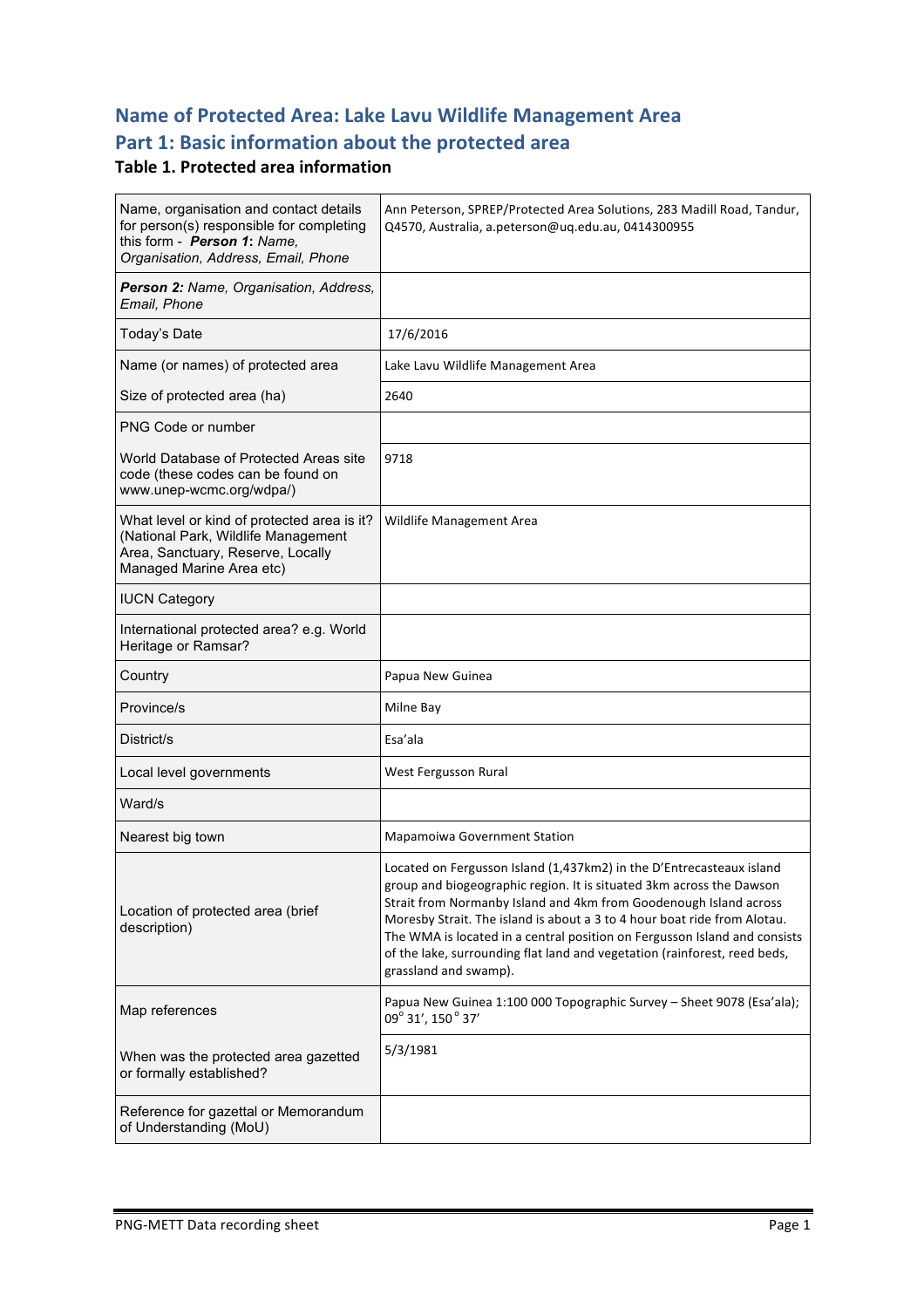| Who owns the protected area? please<br>enter Government Private Community/<br>customary landowners, private, Other<br>(name) and include Clan name(s)            | Customary land owned by lamalele (2 clans living in the villages of<br>lamalele and Ebadidi); other villages use the WMA for fishing (tilapia).<br>Patrilineal society.                                                                                                                                                                                                                                                                                                                                                                                                                                                                                                                                                                                                                                                       |  |
|------------------------------------------------------------------------------------------------------------------------------------------------------------------|-------------------------------------------------------------------------------------------------------------------------------------------------------------------------------------------------------------------------------------------------------------------------------------------------------------------------------------------------------------------------------------------------------------------------------------------------------------------------------------------------------------------------------------------------------------------------------------------------------------------------------------------------------------------------------------------------------------------------------------------------------------------------------------------------------------------------------|--|
| Number of households living in the<br>protected area                                                                                                             | Large number                                                                                                                                                                                                                                                                                                                                                                                                                                                                                                                                                                                                                                                                                                                                                                                                                  |  |
| Population size within the protected area                                                                                                                        | Approx. 3000+                                                                                                                                                                                                                                                                                                                                                                                                                                                                                                                                                                                                                                                                                                                                                                                                                 |  |
| Who manages the protected area?(e.g.<br>please enter government, customary<br>landowners [add clan names]<br>management committee [how many and<br>what gender]) | Customary landowners (i.e. lamalele). There is no formal Management<br>Committee, or Management Plan, but there is some self-regulation<br>through traditional rules and methods of hunting. In the beginning a<br>committee of seven representatives from the surrounding villages set the<br>rules (e.g. prohibition on the use of shotguns and only landowners, using<br>traditional methods, may hunt in the area). There remains some<br>adherence to these rules.                                                                                                                                                                                                                                                                                                                                                       |  |
| Total number of staff (this means anyone<br>working on the protected area in paid<br>jobs -whether NGOs, community,<br>rangers or customary landowners           | 0                                                                                                                                                                                                                                                                                                                                                                                                                                                                                                                                                                                                                                                                                                                                                                                                                             |  |
| Temporary paid workers                                                                                                                                           | 0                                                                                                                                                                                                                                                                                                                                                                                                                                                                                                                                                                                                                                                                                                                                                                                                                             |  |
| Permanent paid workers 0                                                                                                                                         |                                                                                                                                                                                                                                                                                                                                                                                                                                                                                                                                                                                                                                                                                                                                                                                                                               |  |
| Annual budget (US\$) - excluding staff<br>salary costs                                                                                                           | 0                                                                                                                                                                                                                                                                                                                                                                                                                                                                                                                                                                                                                                                                                                                                                                                                                             |  |
| Operational (recurrent) funds                                                                                                                                    | 0                                                                                                                                                                                                                                                                                                                                                                                                                                                                                                                                                                                                                                                                                                                                                                                                                             |  |
| Project or special funds                                                                                                                                         | 0                                                                                                                                                                                                                                                                                                                                                                                                                                                                                                                                                                                                                                                                                                                                                                                                                             |  |
| Reason for park establishment                                                                                                                                    | Protection and conservation of fauna and flora. To protect the crocodiles<br>(Crocodylus novaeguineae) and to limit their exploitation to local<br>communities. "In the 1980s, an Australian man came and brought a boat<br>and motor and launched it into the lake and he lived there for 6 months<br>and killed so many crocodiles. The people were skinning them and<br>couldn't keep up with the amount of crocodiles he was killing (people<br>were eating the meat). This prompted them to see the government and a<br>person came and did a report and after that it was declared a WMA". The<br>reserve was initiated by Alfred Kalupi, a customary landowner and<br>proposed in 1975 by the West Fergusson Island Local Government<br>Council. However, the park "has not been actively supported" (Ingram<br>1994). |  |
| What are the main values for which the<br>area is designated (Fill this out after data<br>sheet 2)                                                               | The lake ecosystem, including fish, crocodiles and eels and the adjacent<br>vegetation with important birds and trees. In the beginning people were<br>concerned about the hunting of crocodiles for the commercial sale of<br>their skins and there were concerns about over harvesting. In response<br>the people decided to put a 6-12 month ban on the killing of crocodiles,<br>after which time they again started hunting. This was a process of self-<br>regulation as there was no formal Management Committee or Plan.                                                                                                                                                                                                                                                                                              |  |
| List the primary protected area<br>management objectives (add lines if<br>needed after the most important<br>objectives):<br>Management objective 1              | To manage the lake and its ecosystems to ensure a plentiful supply of fish<br>for the local community.                                                                                                                                                                                                                                                                                                                                                                                                                                                                                                                                                                                                                                                                                                                        |  |
| Management objective 2                                                                                                                                           | To sustainably manage the crocodile population.                                                                                                                                                                                                                                                                                                                                                                                                                                                                                                                                                                                                                                                                                                                                                                               |  |
| Management objective 3                                                                                                                                           |                                                                                                                                                                                                                                                                                                                                                                                                                                                                                                                                                                                                                                                                                                                                                                                                                               |  |
| Number of people involved in answering<br>the assessment questions                                                                                               | 1                                                                                                                                                                                                                                                                                                                                                                                                                                                                                                                                                                                                                                                                                                                                                                                                                             |  |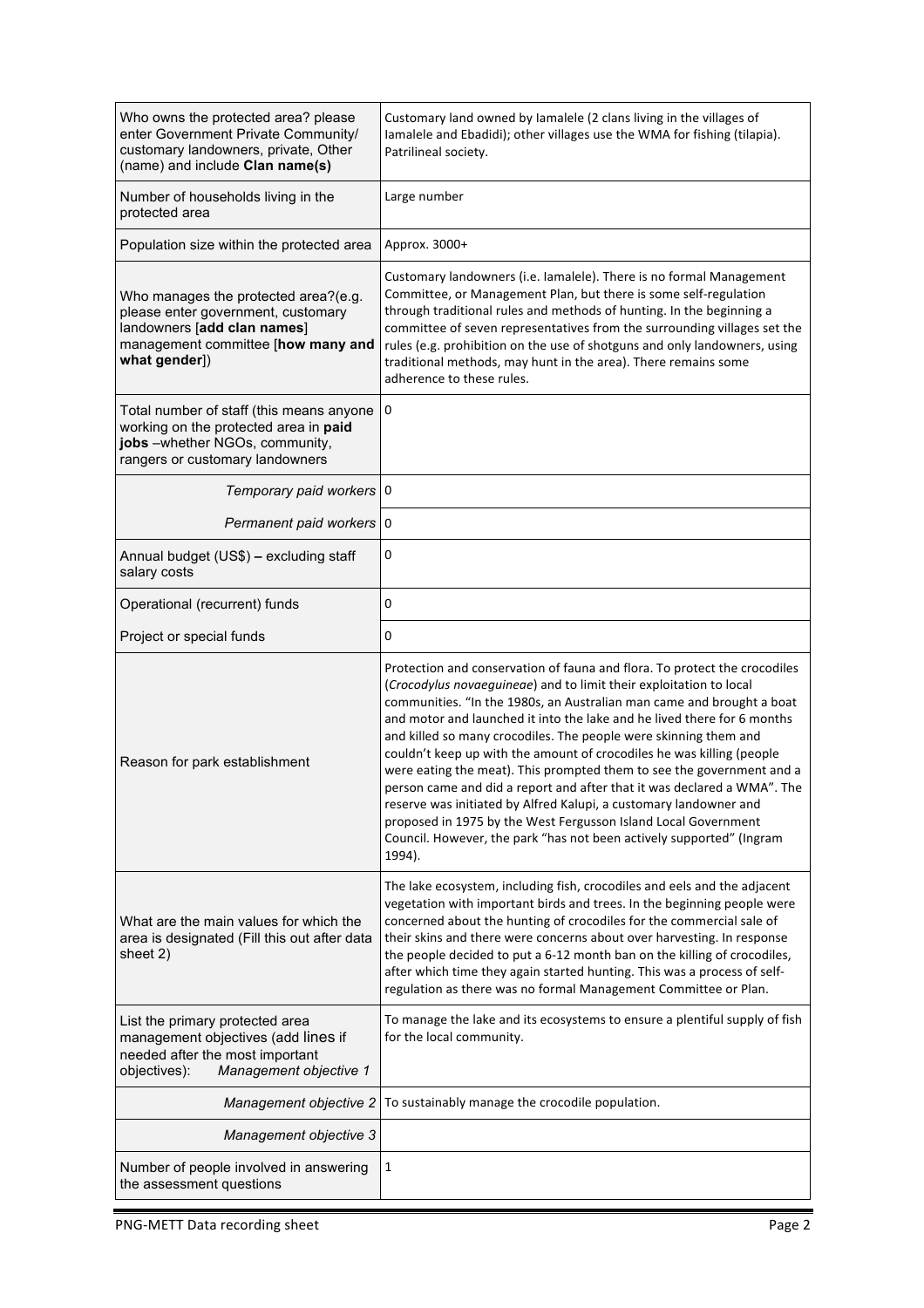| Name/organisation/contact details of<br>people participating the assessment<br>(Please do not insert return/enter or dot<br>points)                                                                                                            | Augustine Jonathan, Customary Landowner, Lake Lavu WMA, PO Box 555,<br>Alotau, Milne Bay Province, judithjonathan@gmail.com, (675) 6411646;                                            |
|------------------------------------------------------------------------------------------------------------------------------------------------------------------------------------------------------------------------------------------------|----------------------------------------------------------------------------------------------------------------------------------------------------------------------------------------|
| Customary landowners/other community;<br>CEPA, Other national government<br>agency; Provincial govt; local level govt;<br>Protected area staff (anvone working on<br>the protected area in paid jobs; NGO;<br>Donors; External experts; Others | Customary landowner                                                                                                                                                                    |
| l Please note if assessment was carried<br>out in association with a particular<br>project, on behalf of an organisation or<br>donor.                                                                                                          | SPREP through the PNG Protected Area Assessment Project, which is a<br>component of the GEF Community-based Forest and Coastal<br>Conservation and Resource Management Project in PNG. |

### **Part 2: What makes this protected area special and important?**

"The land and the environment are important for future generations. In our village and in our context we worry about our everyday needs. We make gardens, we make feasts and we worry about our immediate area. Now because of global warming and other changes we are becoming more aware that **we must take ownership and take care of the land**. One way to do this is to create a wildlife management area. Traditions are changing. Now, if people see a cuscus, they will cut the tree down to get the cuscus. If someone wants a cockatoo or a hornbill then someone will cut the tree to get the hornbill. There is less valuing of the environment by the current generation – it has less meaning now. Before there was no demand for money. We depended on the land. These days you need money and we don't worry about the environment. We sell our land to logging companies and we are worrying about what we can get now – for cash – to buy modern western products. With the movement of boats from villages to the town, people start copying that stuff and it influences their actions. The protected area is important to help us to maintain our traditional customs and pass these on to future generations and in this way they will value the environment. We used to have fresh water fish and crocodiles in the lake. However, the Fisheries Division from Alotau introduced tilapia. The people made ponds to keep tilapia for household consumption. Then the floods came and washed tilapia into the river and lake. Now people are buying modern nets and fishing six days per week to catch **tilapia. It is very profitable**. They are even brought to the Alotau market. People from other parts of Fergusson now travel to the lake to get fish. The other change is that the seas around the eastern and southern side of the island have no fish due to over fishing. The native fish are disappearing. You can hardly find a native fish. There were freshwater trout before, but now they are mostly gone". The rural population of Fergusson Island is dependent on a subsistence economy. There are few businesses, and poor delivery of services. The WMA is quite small, with the lake as the centre of the WMA. It has swampy surrounds that are difficult to use for alternative purposes. Only a few crocodiles are hunted, but there has been no population study to assess the sustainability of the harvest and its impact on the crocodiles. Crocodile eggs are not sold/exported (as there is no monitoring and survey work to underpin this enterprise). The surrounding area (outside the WMA) is important for the cassowary. If the boundaries of the WMA were reviewed and realigned it could have greater value, as many important areas are in the lowland areas.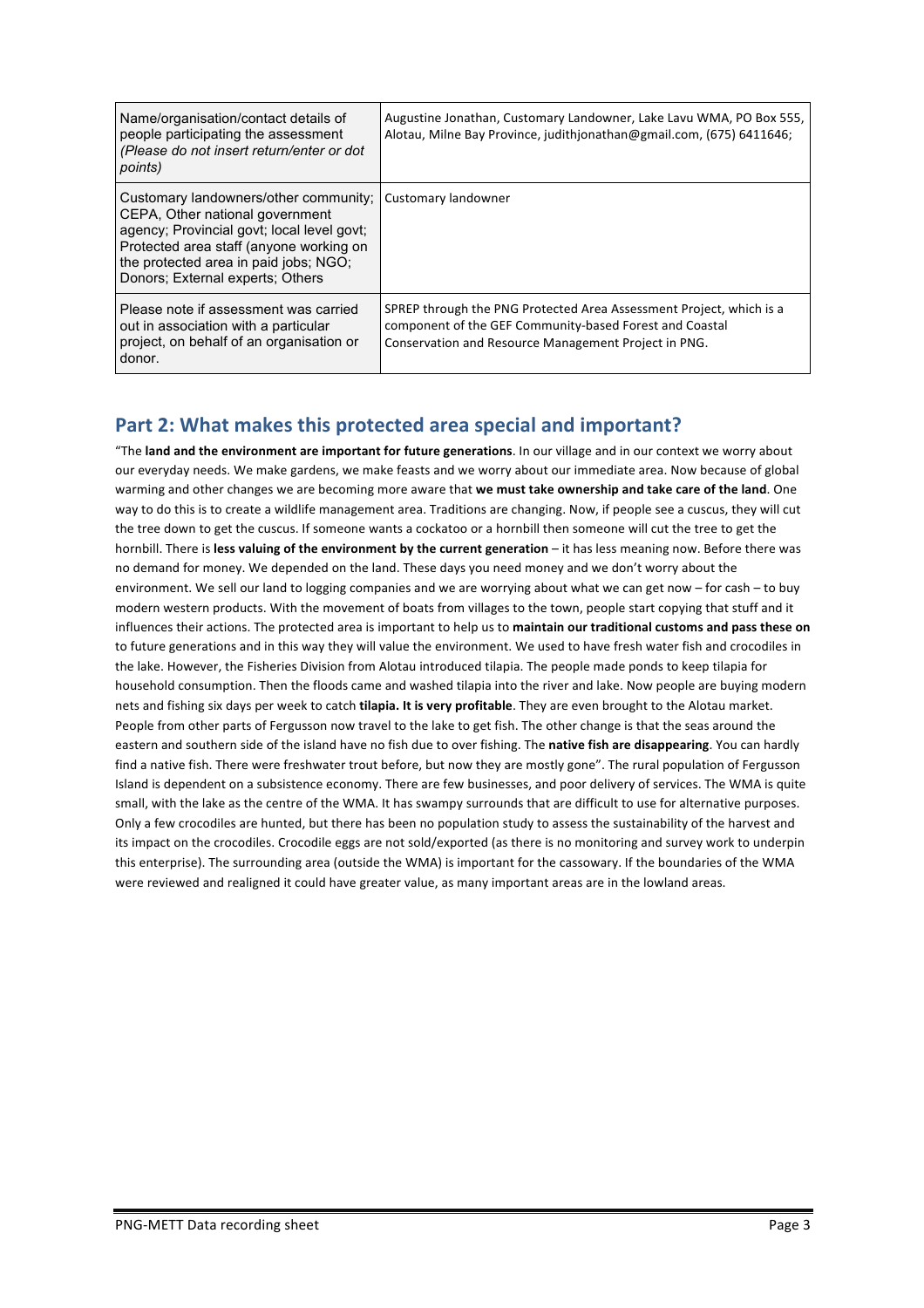|  |  |  |  | Table 2. Key values of the protected area |  |
|--|--|--|--|-------------------------------------------|--|
|--|--|--|--|-------------------------------------------|--|

| No.           | <b>Key values</b>     | <b>Brief description</b>                                                                                                                                                                                                                                                                                                                                                                                                   | <b>Note if</b><br>endangered<br>species or<br>ecosystem (IUCN) |
|---------------|-----------------------|----------------------------------------------------------------------------------------------------------------------------------------------------------------------------------------------------------------------------------------------------------------------------------------------------------------------------------------------------------------------------------------------------------------------------|----------------------------------------------------------------|
| 1             | The lake              | It is providing a source of fish (tilapia), which is a good<br>source of protein and income from sale of the fish. The<br>forest and the environment around the lake is important.<br>It has birds (white egrets, Goldies Bird of Paradise),<br>bandicoots, snakes and other species. It is a very big valley<br>with everything – wildlife, fish, forest, timber and it looks<br>nice. It sits between two big mountains. |                                                                |
| $\mathcal{P}$ | Potential for tourism | Because of the lake environment, forest and attractive<br>scenery the WMA has potential tourism values, although<br>these have not been realised currently.                                                                                                                                                                                                                                                                |                                                                |
| 3             | Cultural/spiritual    | There is a legend about the lake $-$ about creation and our<br>origin - an explanation of how we came to be. By looking<br>after the WMA, our traditions and skills can be passed on<br>to future generations.                                                                                                                                                                                                             |                                                                |
| 4             | Tilapia               | Tilapia have taken over the lake and provide an important<br>source of protein and income for the people. Customary<br>landowners and others from outside come in and take this<br>resource. Without tilapia it would be difficult for the<br>community to survive.                                                                                                                                                        |                                                                |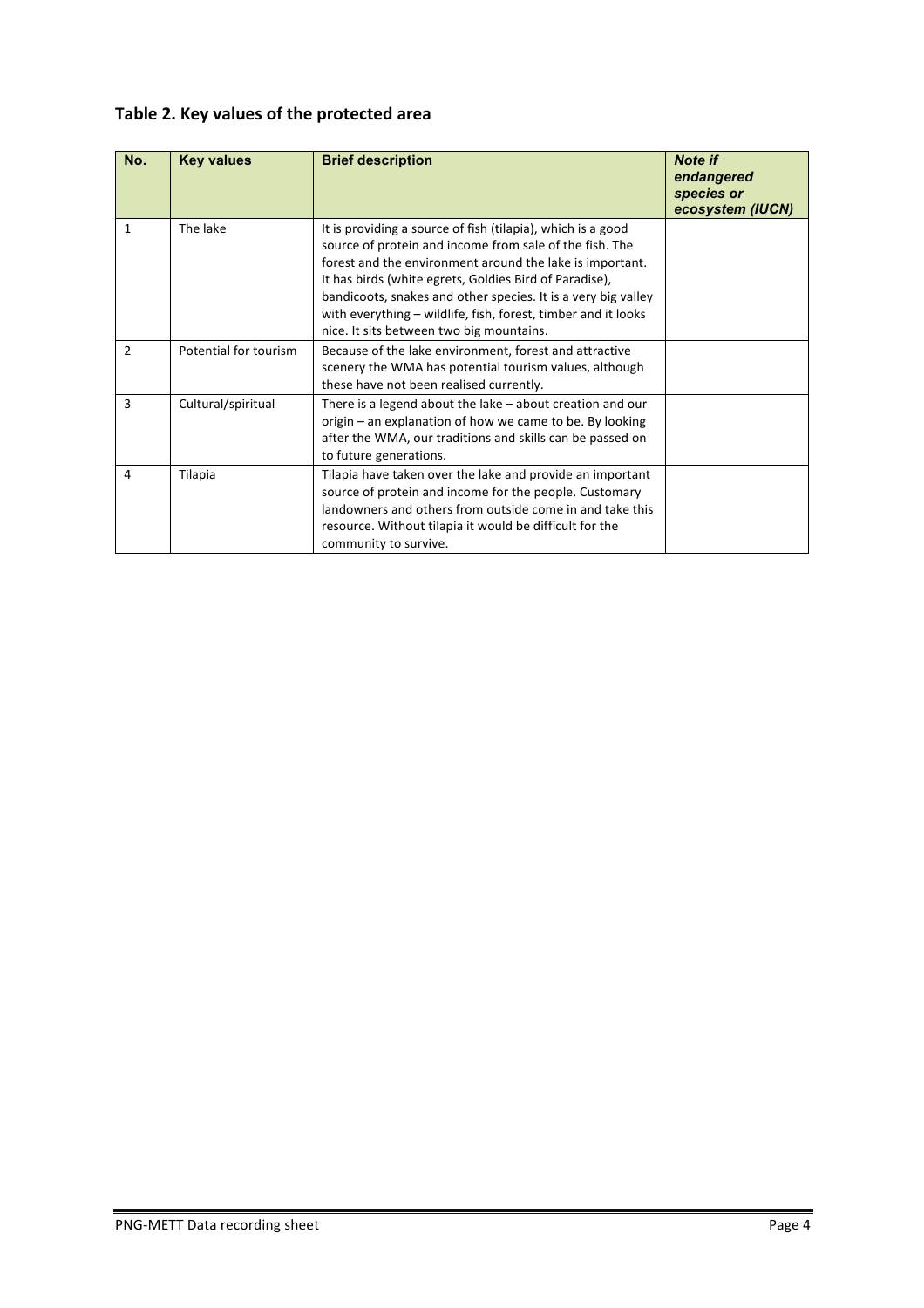### **Table 3. Checklist of values/benefits**

Not important 0; Important 1; Very important 2; Don't know DK

|    | How important is the protected area for                                                                                                      | <b>Score</b>   | <b>Comment</b>                                                                                                                                                                                                                                                                                                                                                                                                                                                                                                  |
|----|----------------------------------------------------------------------------------------------------------------------------------------------|----------------|-----------------------------------------------------------------------------------------------------------------------------------------------------------------------------------------------------------------------------------------------------------------------------------------------------------------------------------------------------------------------------------------------------------------------------------------------------------------------------------------------------------------|
|    | each of the listed values/benefits?                                                                                                          | (0,1,2, DK)    |                                                                                                                                                                                                                                                                                                                                                                                                                                                                                                                 |
| 1. | Biodiversity - the presence of many<br>different kinds of plants, animals and<br>ecosystems                                                  | $\mathbf{1}$   | Birds (e.g. Goldies Bird of Paradise, white egrets, several<br>water birds), forest, lake vegetation (e.g. submerged<br>aquatics such as Ceratophyllum and semi-submerged<br>water lilies, genera Nymphaea and Nymphoides. On the<br>lake fringes are herbaceous swamp communities (sedges,<br>herbs and ferns, swamp grasses, Ohragmite karka and<br>Typha latifolia, wild taro of the Alocasia genera and<br>Crinium, pandanus. The higher western part of the lake<br>has patches of grassland and regrowth. |
|    | 2. Presence of rare, threatened, or<br>endangered species (plants and animals)                                                               | $\mathbf{1}$   | Little knowledge of rare species and habitats                                                                                                                                                                                                                                                                                                                                                                                                                                                                   |
|    | 3. Ecosystems (e.g. wetlands, grasslands,<br>coral reefs etc) that are rare because they<br>have been cleared or destroyed in other<br>areas | $\mathbf{1}$   | Fresh-water ecosystems                                                                                                                                                                                                                                                                                                                                                                                                                                                                                          |
|    | 4. Protecting clean, fresh water                                                                                                             | $\overline{2}$ |                                                                                                                                                                                                                                                                                                                                                                                                                                                                                                                 |
|    | 5. Sustaining important species in big<br>enough numbers that they are able to<br>survive here                                               | $\mathbf{1}$   |                                                                                                                                                                                                                                                                                                                                                                                                                                                                                                                 |
|    | 6. Providing a source of employment for<br>local communities now                                                                             | 0              |                                                                                                                                                                                                                                                                                                                                                                                                                                                                                                                 |
|    | 7. Providing resources for local subsistence<br>(food, building materials, medicines etc.)                                                   | $\overline{2}$ |                                                                                                                                                                                                                                                                                                                                                                                                                                                                                                                 |
| 8. | Providing community development<br>opportunities through sustainable<br>resource use                                                         | $\mathbf{1}$   |                                                                                                                                                                                                                                                                                                                                                                                                                                                                                                                 |
|    | 9. Religious or spiritual significance (e.g.<br>tambu places)                                                                                | $\overline{2}$ |                                                                                                                                                                                                                                                                                                                                                                                                                                                                                                                 |
|    | 10. Plant species of high social, cultural, or<br>economic importance                                                                        | $\overline{2}$ |                                                                                                                                                                                                                                                                                                                                                                                                                                                                                                                 |
|    | 11. Animal species of high social, cultural, or<br>economic importance                                                                       | $\mathbf{1}$   |                                                                                                                                                                                                                                                                                                                                                                                                                                                                                                                 |
|    | 12. Attractive scenery                                                                                                                       | $\overline{2}$ |                                                                                                                                                                                                                                                                                                                                                                                                                                                                                                                 |
|    | 13. Tourism now                                                                                                                              | $\Omega$       |                                                                                                                                                                                                                                                                                                                                                                                                                                                                                                                 |
|    | 14. Potential value for tourism in the future                                                                                                | $\overline{2}$ |                                                                                                                                                                                                                                                                                                                                                                                                                                                                                                                 |
|    | 15. Educational and/or scientific value                                                                                                      | $\overline{2}$ |                                                                                                                                                                                                                                                                                                                                                                                                                                                                                                                 |
|    | 16. Maintaining culture and tradition on<br>customary land and passing this on to<br>future generations                                      | $\overline{2}$ |                                                                                                                                                                                                                                                                                                                                                                                                                                                                                                                 |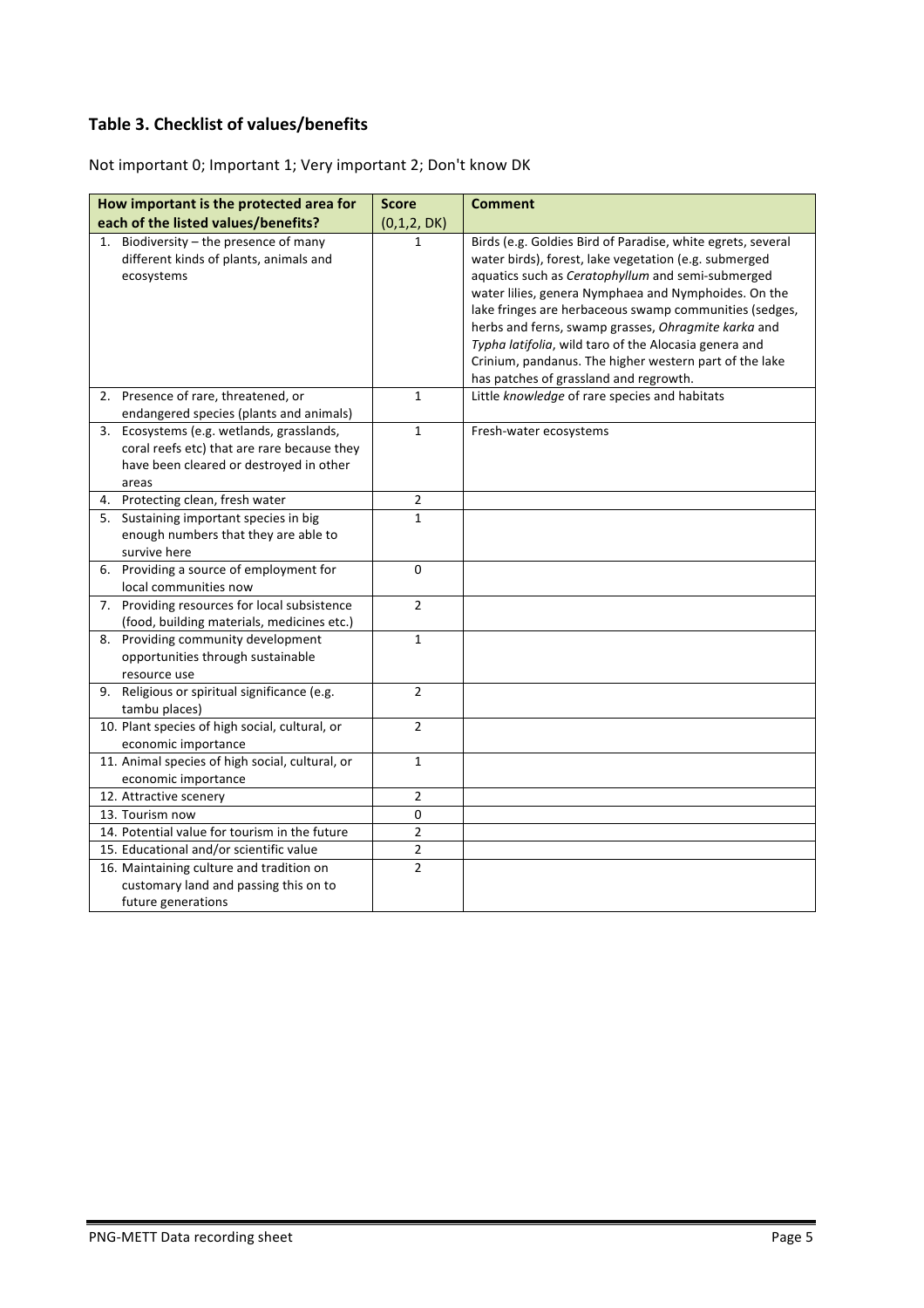### **Part 3: What are the threats to the protected area?**

# **Table 4: Threats to the protected area**<br>**H** High significance threats are seriously degrading va

- High significance threats are seriously degrading values. This means they are badly damaging some value -it might be a kind of animal or plant, or your traditional gardens
- **M** Medium threats are having some negative impact they are damaging values but not so badly
- **L** Low threats are present but not seriously damaging values<br>**0** N/A where the threat is not present in the protected area c
- **N/A** where the threat is not present in the protected area or where something is happening but is not threatening the values at all

| <b>Threat type</b>                                           | <b>Score</b><br>(H,M,L,0) | <b>Notes</b>                                                                                                                              |
|--------------------------------------------------------------|---------------------------|-------------------------------------------------------------------------------------------------------------------------------------------|
| 1.1 Housing and settlement                                   | 0                         |                                                                                                                                           |
| 1.1a Population increase in the                              | 0                         |                                                                                                                                           |
| protected area community                                     |                           |                                                                                                                                           |
| 1.2 Commercial and industrial areas                          | 0                         |                                                                                                                                           |
| 1.3 Tourism and recreation                                   | 0                         |                                                                                                                                           |
| infrastructure                                               |                           |                                                                                                                                           |
| 2.1 Customary land owner and                                 | 0                         |                                                                                                                                           |
| community gardens and small crops                            |                           |                                                                                                                                           |
| 2.1a Drug cultivation                                        | 0                         |                                                                                                                                           |
| 2.1b Commercial plantations                                  | 0                         |                                                                                                                                           |
| 2.2 Wood and pulp plantations                                | 0                         |                                                                                                                                           |
| 2.3 Livestock farming and grazing                            | 0                         |                                                                                                                                           |
| 2.4 Marine and freshwater                                    | $\Omega$                  |                                                                                                                                           |
| aquaculture                                                  |                           |                                                                                                                                           |
| 3.1 Oil and gas drilling                                     | L                         | The lake could have potential for oil/gas. The plains/valleys going to                                                                    |
|                                                              |                           | the coast once held large trees/jungle (hardwood species and sago                                                                         |
|                                                              |                           | palm), but now they are dying. The people have no explanation for it.                                                                     |
|                                                              |                           | This may be a sign that there is gas or oil underneath. The people are                                                                    |
|                                                              |                           | worried.                                                                                                                                  |
| 3.2 Mining and quarrying                                     | 0                         |                                                                                                                                           |
| 3.3 Energy generation                                        | 0                         |                                                                                                                                           |
| 4.1 Roads and railroads (include                             | 0                         |                                                                                                                                           |
| road-killed animals)                                         |                           |                                                                                                                                           |
| 4.2 Utility and service lines (e.g.                          | $\Omega$                  |                                                                                                                                           |
| electricity cables, telephone lines)                         |                           |                                                                                                                                           |
| 4.3 Shipping lanes                                           | $\pmb{0}$                 |                                                                                                                                           |
| 4.4 Flight paths                                             | 0                         |                                                                                                                                           |
| 5.1 Hunting, killing and collecting                          | $\Omega$                  |                                                                                                                                           |
| terrestrial animals (including killing                       |                           |                                                                                                                                           |
| of animals as a result of                                    |                           |                                                                                                                                           |
| human/wildlife conflict)                                     |                           |                                                                                                                                           |
| 5.2 Gathering terrestrial plants or                          | $\Omega$                  |                                                                                                                                           |
| plant products (non-timber)                                  |                           |                                                                                                                                           |
| 5.3a Logging and wood harvesting                             | 0                         |                                                                                                                                           |
| for local/customary use<br>5.3b Logging and wood harvesting- | $\Omega$                  |                                                                                                                                           |
|                                                              |                           |                                                                                                                                           |
| commercial logging<br>5.4a Fishing, killing and harvesting   | L                         | Most freshwater species have disappeared, due to tilapia. However,                                                                        |
|                                                              |                           |                                                                                                                                           |
| aquatic resources for<br>local/customary use                 |                           | the community thought that the current high rate of harvesting of<br>tilapia may endanger the tilapia species and industry that has grown |
|                                                              |                           | up around it. The community want to ensure a plentiful supply of                                                                          |
|                                                              |                           | tilapia to bring in an income. Other communities on the coast have lost                                                                   |
|                                                              |                           | their fish and now depend on tilapia from our lake.                                                                                       |
| 5.4b Fishing, killing and harvesting                         | 0                         |                                                                                                                                           |
| aquatic resources for commercial                             |                           |                                                                                                                                           |
| use                                                          |                           |                                                                                                                                           |
| 6.1 Recreational activities and                              | $\mathbf 0$               |                                                                                                                                           |
| tourism                                                      |                           |                                                                                                                                           |
| 6.2 War, civil unrest and military                           | 0                         |                                                                                                                                           |
| exercises                                                    |                           |                                                                                                                                           |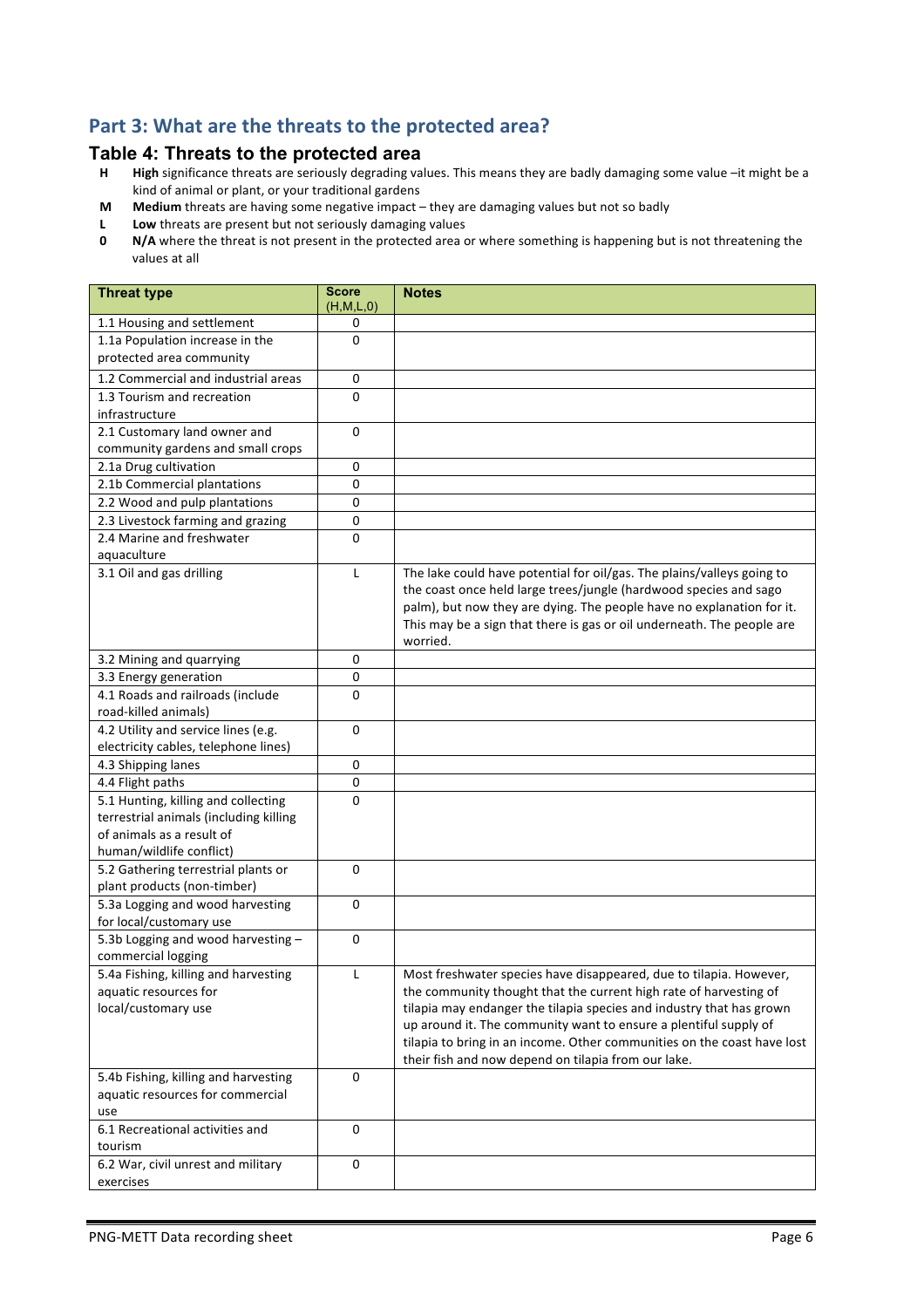| <b>Threat type</b>                     | <b>Score</b><br>(H,M,L,0) | <b>Notes</b>                                                              |
|----------------------------------------|---------------------------|---------------------------------------------------------------------------|
| 6.3 Research, education and other      | 0                         |                                                                           |
| work-related activities in protected   |                           |                                                                           |
| areas                                  |                           |                                                                           |
| 6.4 Activities of protected area       | 0                         |                                                                           |
| managers (e.g. construction or         |                           |                                                                           |
| vehicle use)                           |                           |                                                                           |
| 6.5 Deliberate vandalism, destructive  | $\mathbf{0}$              |                                                                           |
| activities or threats to protected     |                           |                                                                           |
| area staff and visitors                |                           |                                                                           |
| 7.1 Fire and fire suppression          | 0                         |                                                                           |
| (including arson)                      |                           |                                                                           |
| 7.2 Dams, hydrological modification    | 0                         |                                                                           |
| and water management/use               |                           |                                                                           |
| 7.3a Increased fragmentation within    | $\Omega$                  |                                                                           |
| protected area                         |                           |                                                                           |
| 7.3b Isolation from other natural      | 0                         |                                                                           |
| habitat (e.g. deforestation)           |                           |                                                                           |
| 7.3c Other 'edge effects' on park      | 0                         |                                                                           |
| values                                 |                           |                                                                           |
| 7.3d Loss of keystone species (e.g.    | H                         | Lost native fresh water trout (only a few remain). They have been         |
| top predators, pollinators etc.)       |                           | taken over by tilapia.                                                    |
| 8.1 Pest plants                        | L                         | Water lily are covering the lake and sometimes the landowners cannot      |
|                                        |                           | get access for fishing If the water level is low the water lilies can rot |
|                                        |                           | and cause a health problem.                                               |
| 8.1a Pest animals                      | H                         | Tilapia has eaten the native fresh water fish.                            |
| 8.1b Diseases such as fungus or        | 0                         |                                                                           |
| viruses that make native plants or     |                           |                                                                           |
| animals sick                           |                           |                                                                           |
| 8.2 Introduced genetic material (e.g.  | $\Omega$                  |                                                                           |
| genetically modified organisms)        |                           |                                                                           |
| 9.1 Household sewage and urban         | 0                         |                                                                           |
| waste water                            |                           |                                                                           |
| 9.1a Sewage and waste water from       | 0                         |                                                                           |
| protected area facilities              |                           |                                                                           |
| 9.2 Industrial, mining and military    | 0                         |                                                                           |
| effluents                              |                           |                                                                           |
| 9.3 Agricultural and forestry          | 0                         |                                                                           |
| effluents (e.g. excess fertilizers or  |                           |                                                                           |
| pesticides)                            |                           |                                                                           |
| 9.4 Garbage and solid waste            | 0                         |                                                                           |
| 9.5 Air-borne pollutants               | 0                         |                                                                           |
| 9.6 Excess energy (e.g. heat           | 0                         |                                                                           |
| pollution, lights etc.)                |                           |                                                                           |
| 10.1 Volcanoes                         | L                         | The geologists believe that the lake formed following a volcanic          |
|                                        |                           | eruption, which formed the crater and the water collected in it. We       |
|                                        |                           | also have legends about how the lake was created. We don't know if        |
|                                        |                           | the volcano will erupt again. Graben is the name for the volcano          |
| 10.2 Earthquakes/Tsunamis              | 0                         |                                                                           |
| 10.3 Avalanches/Landslides             | 0                         |                                                                           |
| 10.4 Erosion and siltation/            | 0                         |                                                                           |
| deposition (e.g. shoreline or riverbed |                           |                                                                           |
| changes)                               |                           |                                                                           |
| 11.1 Habitat shifting and alteration   | H                         | Some change in habitat - the cranes used to be abundant, now there        |
|                                        |                           | are only a few; forest is disappearing in the valley going to the coast.  |
| 11.2 Droughts                          | H                         | Droughts can be severe. There was one in 2015 that lasted for 12          |
|                                        |                           | months and this had severe impacts on the lake environment.               |
| 11.3 Temperature extremes              | н                         | Water in lake is getting warmer and it is not fresh anymore. This could   |
|                                        |                           | affect the fish.                                                          |
| 11.4 Storms and flooding               | H                         | The frequency of storms has increased. It is not like before. Because of  |
|                                        |                           | constant flooding and storms the temperature and the level of the lake    |
|                                        |                           | is changing. Recently we had nearly a one year drought and the water      |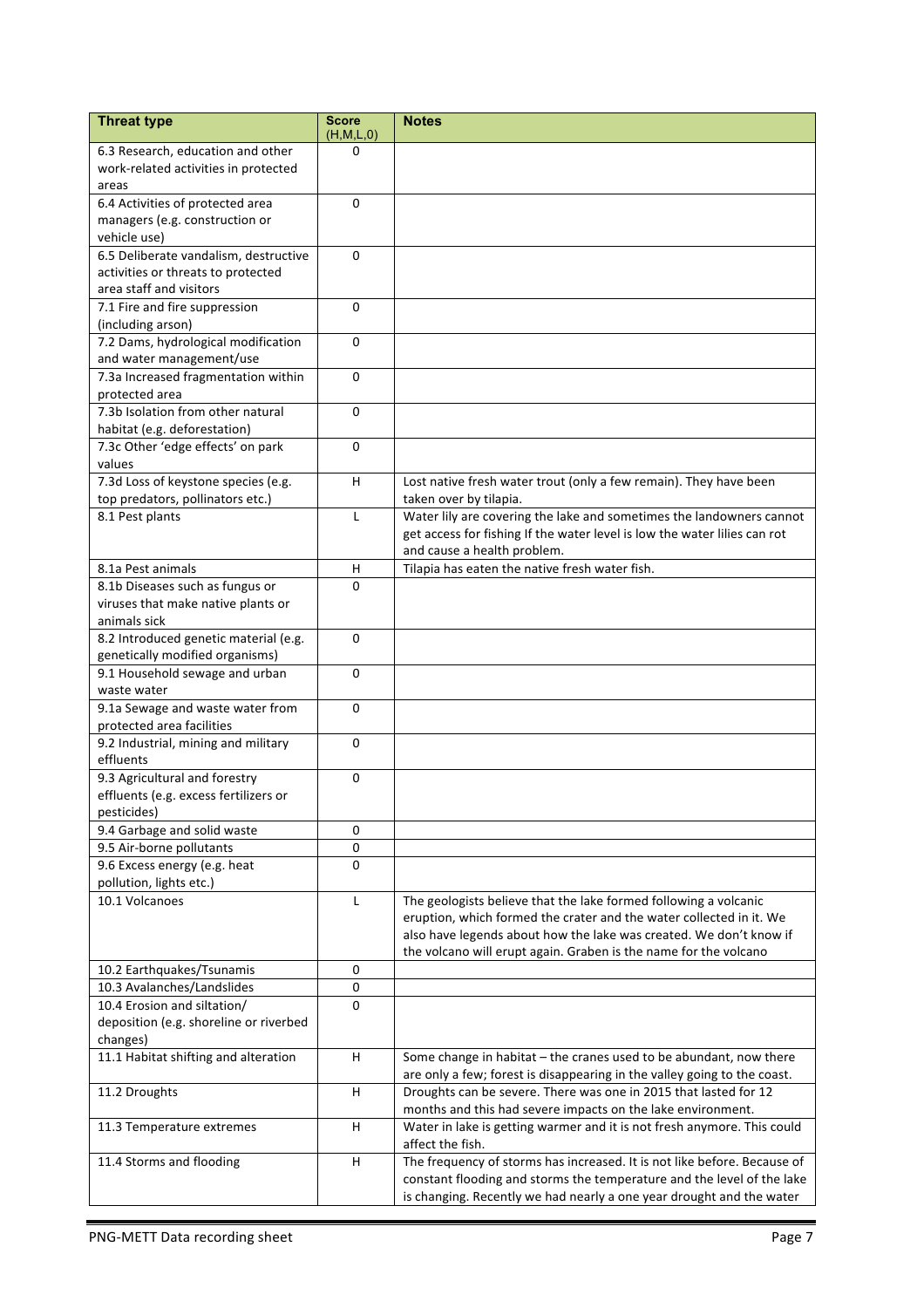| <b>Threat type</b>                                                                   | <b>Score</b><br>(H, M, L, 0) | <b>Notes</b>                                                                                                                                                                                                                                                                                                                                                                                             |
|--------------------------------------------------------------------------------------|------------------------------|----------------------------------------------------------------------------------------------------------------------------------------------------------------------------------------------------------------------------------------------------------------------------------------------------------------------------------------------------------------------------------------------------------|
|                                                                                      |                              | went dangerously low and this was followed by three months of heavy                                                                                                                                                                                                                                                                                                                                      |
|                                                                                      |                              | rain.                                                                                                                                                                                                                                                                                                                                                                                                    |
| 11.5 Coral bleaching                                                                 | 0                            |                                                                                                                                                                                                                                                                                                                                                                                                          |
| 11.6 Intrusion by saltwater into                                                     | $\Omega$                     |                                                                                                                                                                                                                                                                                                                                                                                                          |
| gardens etc.                                                                         |                              |                                                                                                                                                                                                                                                                                                                                                                                                          |
| 11.7 Sea level rise                                                                  | $\Omega$                     |                                                                                                                                                                                                                                                                                                                                                                                                          |
| Other (please explain)                                                               |                              |                                                                                                                                                                                                                                                                                                                                                                                                          |
| 12.1 Loss of cultural links, traditional<br>knowledge and/or management<br>practices | H                            | There is a legend about the lake, which relates to creation and our<br>origin. For us in this generation we have no idea about this. We are<br>only interested in the tilapia fish that the lake can provide. People<br>don't care about lake temperature or flooding. It is not a major<br>concern. That is a trend and as a result, we don't appreciate the lake<br>and then we can't take care of it. |
| 12.2 Natural deterioration of<br>important cultural site values                      | $\Omega$                     |                                                                                                                                                                                                                                                                                                                                                                                                          |
| 12.3 Destruction of cultural heritage<br>buildings, gardens, sites etc.              | $\Omega$                     |                                                                                                                                                                                                                                                                                                                                                                                                          |
| Other (please explain)                                                               |                              |                                                                                                                                                                                                                                                                                                                                                                                                          |

### Table 5. Worst threats and ways forward

| <b>Threat</b><br>No. | <b>Threat</b><br>(Most significant<br>first) | Threat number or<br>name (copy no.<br>from Table 4) | Nature of the threat, impact and how to reduce the<br>impact.                                                                                                                                                                                                                                                            |
|----------------------|----------------------------------------------|-----------------------------------------------------|--------------------------------------------------------------------------------------------------------------------------------------------------------------------------------------------------------------------------------------------------------------------------------------------------------------------------|
|                      | Climate change                               | 11.1, 11.2, 11.3, 11.4                              | Lake is becoming warmer and there is constant change in the<br>water level. This will affect our fish.                                                                                                                                                                                                                   |
|                      | Loss of cultural<br>significance and value   | 12.1                                                | Traditions are not being passed on to the new generations.<br>Children go to school now and they have little time to learn<br>about traditional practices. Due to population growth, many<br>people are leaving the island and going to the towns on the<br>mainland. They also are losing their culture and traditions. |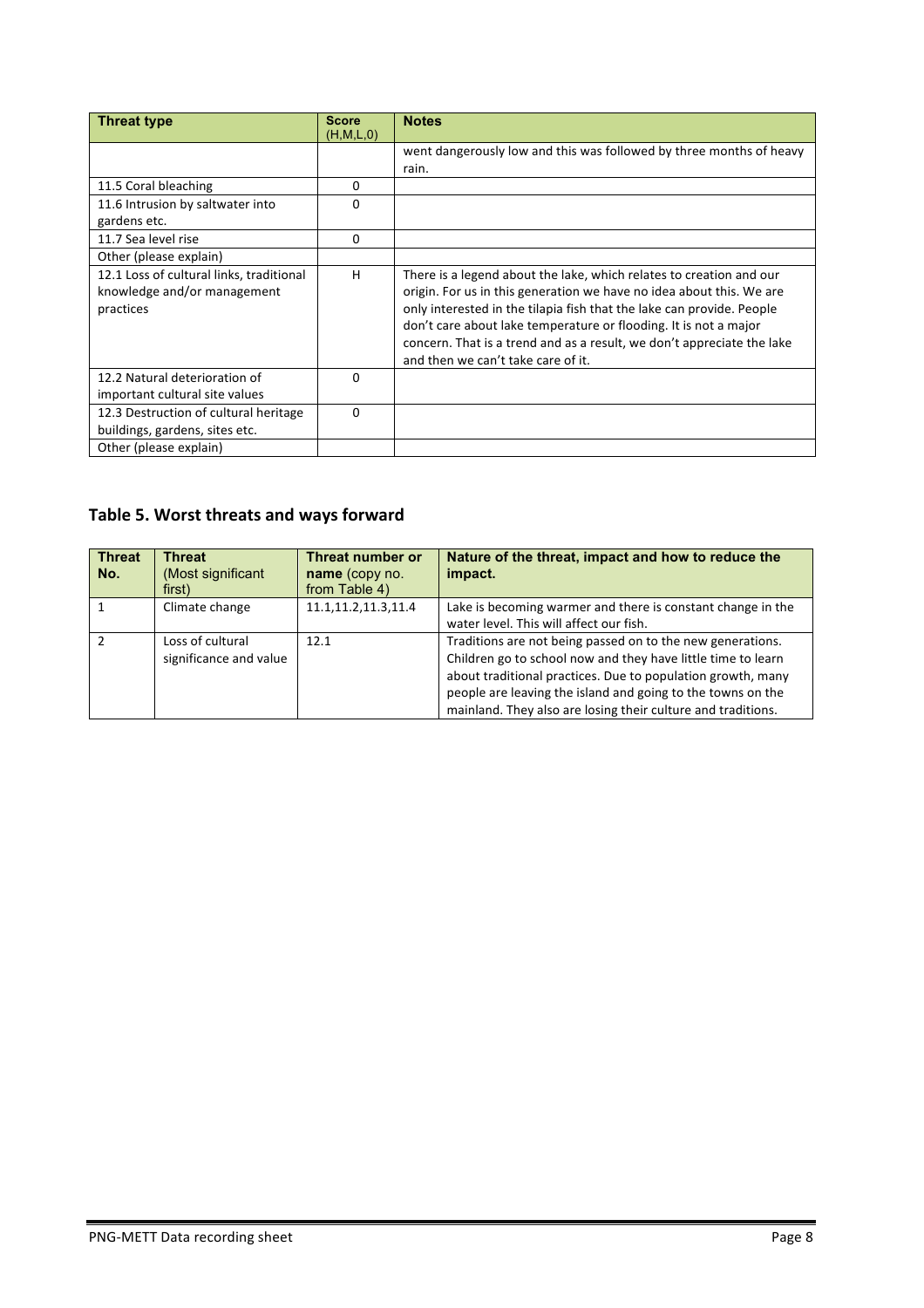## Part 4: What is the management like in the protected area?

### **Table 6. Management effectiveness scores, comments, next steps**

| <b>Issue</b>                      | <b>Score</b><br>(0,1,2,3,NA) | <b>Comment</b>                                                                                                                                                                                                                                                                                                                                                                                                 | <b>Next steps</b>                                                                                                                                                                                                                                                                                                                                                                                                                                                                                                                                    |
|-----------------------------------|------------------------------|----------------------------------------------------------------------------------------------------------------------------------------------------------------------------------------------------------------------------------------------------------------------------------------------------------------------------------------------------------------------------------------------------------------|------------------------------------------------------------------------------------------------------------------------------------------------------------------------------------------------------------------------------------------------------------------------------------------------------------------------------------------------------------------------------------------------------------------------------------------------------------------------------------------------------------------------------------------------------|
| 1a. Legal status                  | 3                            | Legally gazetted.                                                                                                                                                                                                                                                                                                                                                                                              |                                                                                                                                                                                                                                                                                                                                                                                                                                                                                                                                                      |
| 1b. Legal status                  |                              |                                                                                                                                                                                                                                                                                                                                                                                                                |                                                                                                                                                                                                                                                                                                                                                                                                                                                                                                                                                      |
| 2a. Protected area<br>regulations | $\mathbf{1}$                 | There are different tribes who own<br>different parts of the land. We try to<br>get people to go to their own land and<br>they fish there. They don't trespass to<br>other people's land. These are<br>unwritten rules that ensure access to                                                                                                                                                                   | Develop a Management Plan and<br>an effective management structure<br>(e.g. Committee). We could create<br>the position of a wildlife<br>ranger/inspector, with committees<br>in each village. The ranger could                                                                                                                                                                                                                                                                                                                                      |
|                                   |                              | the WMA's resources. Firearms are<br>prohibited and also the taking of<br>crocodile eggs. Neighbouring villages<br>are given rights, by the lamalele<br>chieftains, to use the lake, based on<br>inter-marriage relationships.                                                                                                                                                                                 | work with the landowners and they<br>could enforce the rules, do<br>awareness training and reporting.                                                                                                                                                                                                                                                                                                                                                                                                                                                |
| 2b. Protected area<br>regulations |                              |                                                                                                                                                                                                                                                                                                                                                                                                                |                                                                                                                                                                                                                                                                                                                                                                                                                                                                                                                                                      |
| 3. Law enforcement                | 0                            | Previously there was a wildlife<br>coordinator/councillor. As the land is<br>traditionally owned, the landowners<br>have some say in what takes place in<br>their area. The main rules centre on<br>people having designated areas from<br>which to harvest resources. Other<br>people must seek permission to enter<br>another person's land and take<br>resources. The people try to enforce<br>these rules. | Need other rules to complement<br>the traditional rules. A ranger<br>system would be useful to raise<br>awareness about the rules and<br>then enforce the rules (e.g.<br>harvesting, size of crocodiles to be<br>taken etc)                                                                                                                                                                                                                                                                                                                          |
| 4. Protected area<br>objectives   | 0                            | Generally everybody agrees we should<br>protect the lake area as it has cultural<br>meaning and gives us fish and incomes.<br>Apart from that the bigger issues (e.g.<br>environment and why it is important)<br>are not considered - there is no clear<br>reason why we should protect the<br>WMA.                                                                                                            | Awareness raising is needed.<br>People know we should protect the<br>lake, but apart from that we need<br>some incentives to encourage<br>further protection for the future<br>(e.g. to develop tourism and other<br>income generating activities).                                                                                                                                                                                                                                                                                                  |
| 5. Protected area design          | 0                            | The protected area was set up around<br>the lake and does not include other<br>important areas and habitats, e.g.<br>there is a river that comes from the<br>mountains and it feeds into the lake;<br>there is a big 100m waterfall that drops<br>into a pool and this is where the<br>freshwater eels spawn and move into<br>the lake. The coast where the river<br>flows out into the sea is also important. | We need to expand the park to<br>cover the source of the water for<br>the lake and the exit point at the<br>coastline. They are critical in the<br>dry season because the water level<br>drops. We need to know about this<br>and protect these areas so we can<br>manage them to protect the water<br>in the lake. The villages around the<br>lake are not concentrated - they<br>are far apart from each other - and<br>the area is mainly forest/jungle. We<br>need to include these areas if we<br>are to preserve the lake and its<br>wildlife. |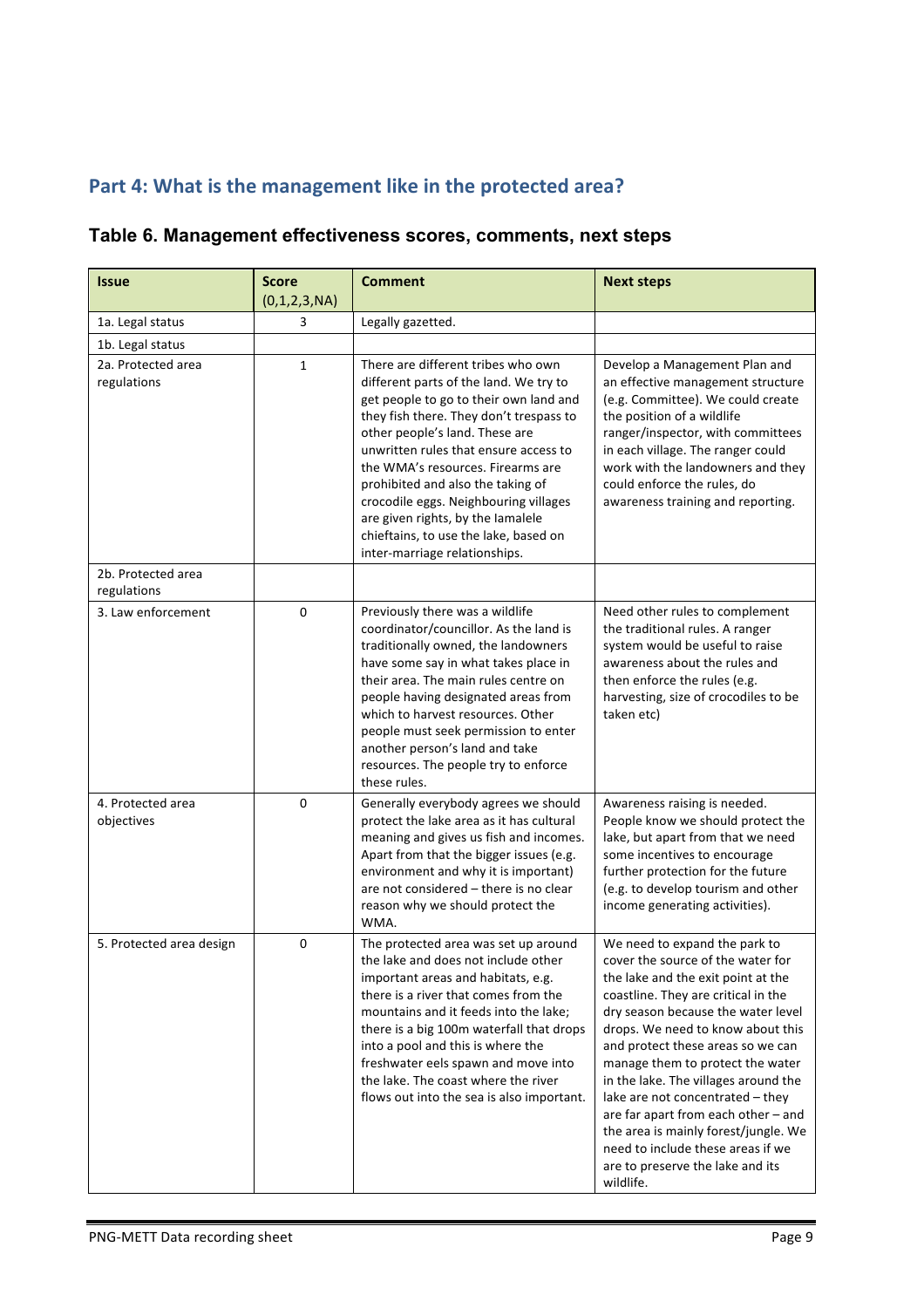| <b>Issue</b>                    | <b>Score</b><br>(0,1,2,3,NA) | <b>Comment</b>                                                                                                                                                                                                                                                                                                                                                                                                                                                                                                                                                                                                                                           | <b>Next steps</b>                                                                                                                                                                                                                                                                                                                                                                                                                                                                           |
|---------------------------------|------------------------------|----------------------------------------------------------------------------------------------------------------------------------------------------------------------------------------------------------------------------------------------------------------------------------------------------------------------------------------------------------------------------------------------------------------------------------------------------------------------------------------------------------------------------------------------------------------------------------------------------------------------------------------------------------|---------------------------------------------------------------------------------------------------------------------------------------------------------------------------------------------------------------------------------------------------------------------------------------------------------------------------------------------------------------------------------------------------------------------------------------------------------------------------------------------|
| 6. Protected area<br>boundaries | 0                            | The boundaries are not known by the<br>people, and hence they do not know<br>whether they are trespassing and<br>hunting illegally within the WMA.                                                                                                                                                                                                                                                                                                                                                                                                                                                                                                       | The boundary needs to be<br>established with GPS coordinates<br>and marked on the ground using<br>traditional markers. The<br>landowners need to be taken<br>around the boundary so that we<br>can show them the traditional<br>marks e.g. creeks, important trees,<br>and we can describe this and they<br>will know the boundary.                                                                                                                                                         |
| 7. Management plan              | 0                            | There is no formal management plan.<br>"People don't know about Lake Lavu<br>WMA". There are traditional rules that<br>give use rights to the owners on their<br>part.                                                                                                                                                                                                                                                                                                                                                                                                                                                                                   | We need to know the boundaries,<br>explain the importance of the<br>WMA and why we need to take<br>ownership in protecting the area.                                                                                                                                                                                                                                                                                                                                                        |
| 7a. Planning process            | 0                            |                                                                                                                                                                                                                                                                                                                                                                                                                                                                                                                                                                                                                                                          | It is Important to have a network or<br>framework in place e.g. councillor<br>in each village to help with<br>management.                                                                                                                                                                                                                                                                                                                                                                   |
| 7b. Planning process            | 0                            |                                                                                                                                                                                                                                                                                                                                                                                                                                                                                                                                                                                                                                                          |                                                                                                                                                                                                                                                                                                                                                                                                                                                                                             |
| 7c. Planning process            | $\mathsf 0$                  |                                                                                                                                                                                                                                                                                                                                                                                                                                                                                                                                                                                                                                                          |                                                                                                                                                                                                                                                                                                                                                                                                                                                                                             |
| 8. Regular work plan            | 0                            |                                                                                                                                                                                                                                                                                                                                                                                                                                                                                                                                                                                                                                                          | If we have a management plan and<br>people (e.g. ranger etc) appointed<br>to carry out the plan to achieve<br>particular objectives and<br>landowners to help - this will be<br>important to inform the work plan.                                                                                                                                                                                                                                                                          |
| 9. Resource inventory           | $\mathbf{1}$                 | We know what is there, but it is not<br>documented. We have our fish,<br>crocodiles, and lake - but it is not<br>written.                                                                                                                                                                                                                                                                                                                                                                                                                                                                                                                                | We need a management plan and<br>wildlife officers to take stock of<br>what is there e.g. the lake and<br>forest (how many species). We<br>need to research tilapia e.g. how it<br>breeds, rates of production and<br>what can affect it or endanger the<br>spawning period. Once we have<br>more knowledge we can use that<br>to help us manage the resource<br>(i.e. to ensure that it remains viable<br>and is not over-harvested and<br>provides protein and income for<br>the people). |
| 10. Protection systems          | $\mathbf 1$                  | This is a big problem, because of the<br>plentiful supply of tilapia and the value<br>of the fish to customary landowners<br>and outsiders. Everyone wants to enter<br>the WMA to fish. The customary<br>landowners try to stop outsiders taking<br>the fish and also over-harvesting<br>themselves. Outsiders are supposed to<br>get permission from the landowner to<br>put their nets in and stay on the land<br>and fish. That does not always happen,<br>and often it may end up in fighting.<br>People question the ownership of the<br>land and insist on their right to take<br>fish. The control of entry is an informal<br>traditional method. | The extended family system can<br>help with disputes; or disputes can<br>be taken to mediation through the<br>Land Court.                                                                                                                                                                                                                                                                                                                                                                   |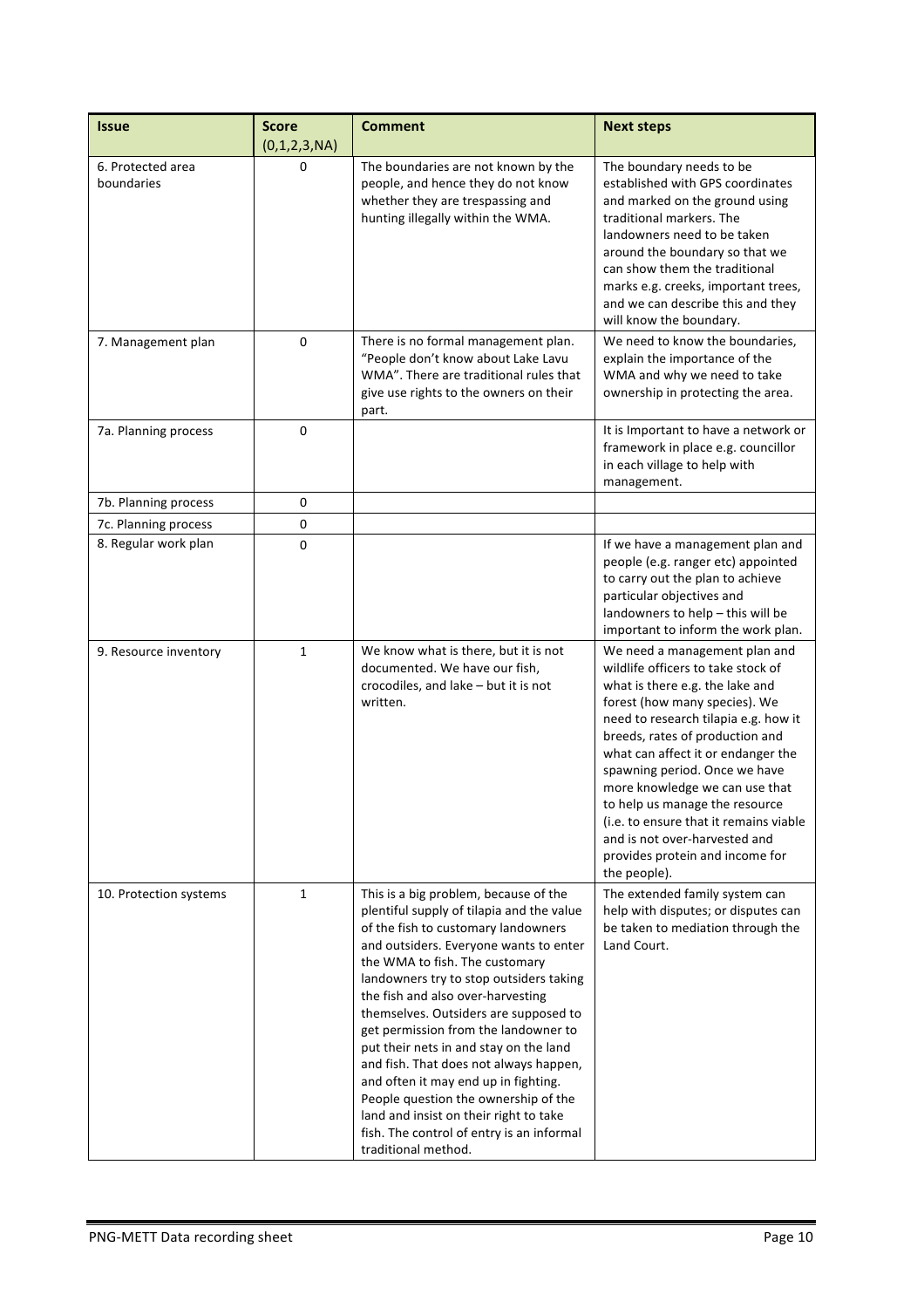| <b>Issue</b>                                          | <b>Score</b> | <b>Comment</b>                                                                                    | <b>Next steps</b>                                                                                                                                                                                                                                                                                                                                                                                                                                                                                           |
|-------------------------------------------------------|--------------|---------------------------------------------------------------------------------------------------|-------------------------------------------------------------------------------------------------------------------------------------------------------------------------------------------------------------------------------------------------------------------------------------------------------------------------------------------------------------------------------------------------------------------------------------------------------------------------------------------------------------|
|                                                       | (0,1,2,3,NA) |                                                                                                   |                                                                                                                                                                                                                                                                                                                                                                                                                                                                                                             |
| 11. Research and<br>monitoring                        | 0            |                                                                                                   | This is very important in the long<br>term, for the lake, the forest and<br>other ecosystems. We need to<br>know what species are in the WMA<br>and their importance to the WMA<br>and its future survival.                                                                                                                                                                                                                                                                                                 |
| 12. Resource<br>management                            | 0            |                                                                                                   |                                                                                                                                                                                                                                                                                                                                                                                                                                                                                                             |
| 13a. Staff numbers                                    | 0            |                                                                                                   |                                                                                                                                                                                                                                                                                                                                                                                                                                                                                                             |
| 13b. Other people<br>working on the protected<br>area | $\mathbf{1}$ | Management is undertaken by the<br>customary landowners in relation to<br>their individual plots. |                                                                                                                                                                                                                                                                                                                                                                                                                                                                                                             |
| 14. Training and skills                               | 0            |                                                                                                   | If we appoint people to be rangers<br>it is important that they are well<br>trained. They are the first line and<br>can spread the message among the<br>people.                                                                                                                                                                                                                                                                                                                                             |
| 15. Current budget                                    | 0            |                                                                                                   | CEPA should make grants available<br>or have an incentive program (e.g.<br>a small amount of money that can<br>be invested so that the community<br>can make more money to help the<br>WMA). Local people are<br>resourceful e.g. we can use the lake<br>and take fish and sell them and<br>with the money we can then run a<br>workshop that will raise awareness.<br>If there is a committee and they<br>share the passion for the<br>environment then people will come<br>up with ideas to raise money.  |
| 16. Security of budget                                | 0            |                                                                                                   |                                                                                                                                                                                                                                                                                                                                                                                                                                                                                                             |
| 17. Management of<br>budget                           | ΝA           |                                                                                                   |                                                                                                                                                                                                                                                                                                                                                                                                                                                                                                             |
| 18. Equipment                                         | 0            |                                                                                                   | We need a gauge to measure lake<br>water height - there is concern<br>about the lake drying out and this<br>will cause disaster (e.g. stench from<br>dead fish, eels, crocodiles etc). We<br>need information on trends and<br>then we can inform the<br>government if conditions<br>deteriorate (e.g. to move people<br>away from the lake if there is a<br>health hazard). A rain gauge would<br>also be helpful to track the changes<br>in the weather/rainfall patterns<br>that are affecting the lake. |
| 19. Maintenance of<br>equipment                       | ΝA           |                                                                                                   |                                                                                                                                                                                                                                                                                                                                                                                                                                                                                                             |
| 20. Education and                                     | 0            |                                                                                                   |                                                                                                                                                                                                                                                                                                                                                                                                                                                                                                             |
| awareness                                             |              |                                                                                                   |                                                                                                                                                                                                                                                                                                                                                                                                                                                                                                             |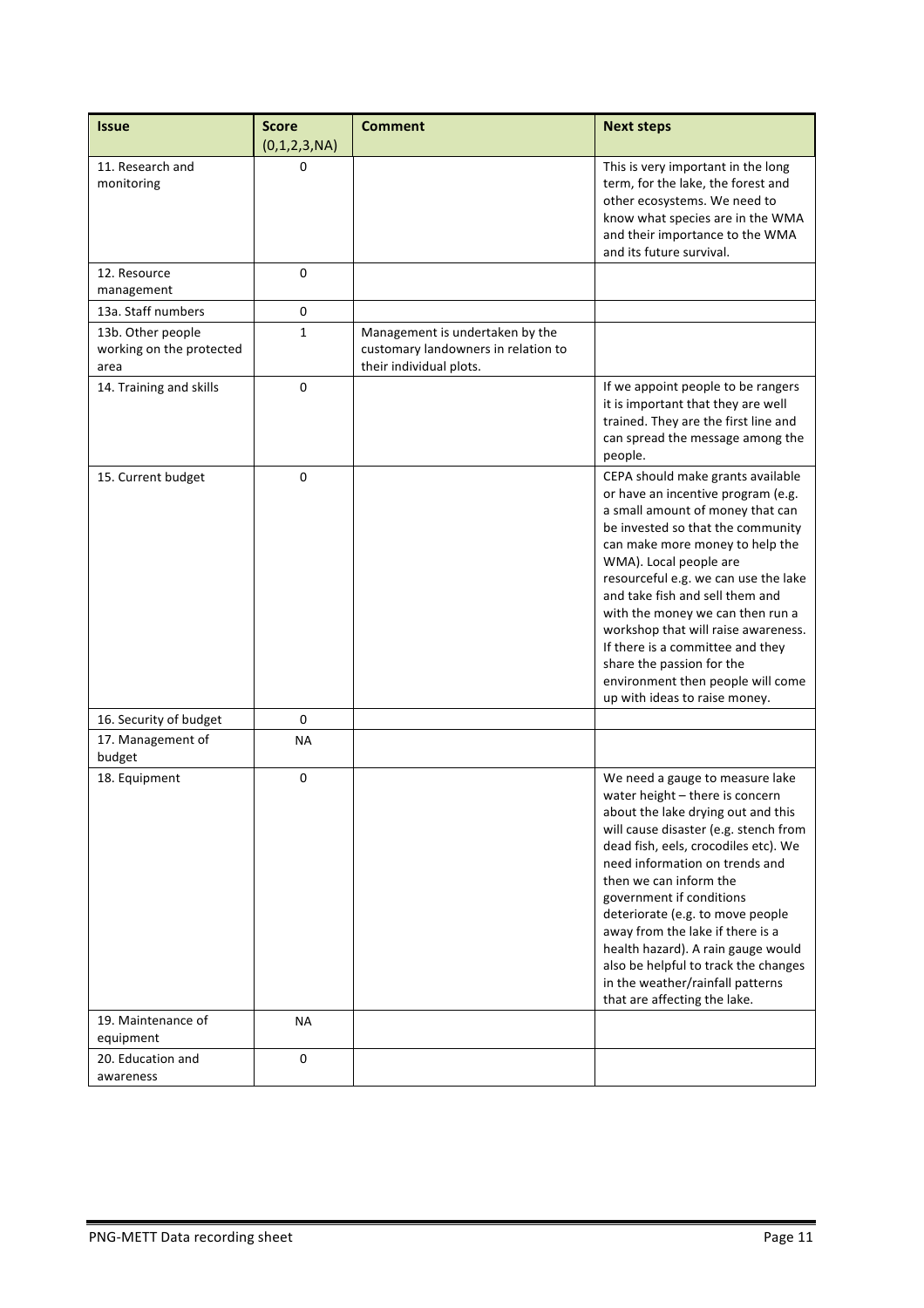| <b>Issue</b>                                          | <b>Score</b><br>(0,1,2,3,NA) | <b>Comment</b>                                                                                                                                                                                                                                                                                                                                                                                                              | <b>Next steps</b>                                                                                                                                                                                                                                                                                                                                                                           |
|-------------------------------------------------------|------------------------------|-----------------------------------------------------------------------------------------------------------------------------------------------------------------------------------------------------------------------------------------------------------------------------------------------------------------------------------------------------------------------------------------------------------------------------|---------------------------------------------------------------------------------------------------------------------------------------------------------------------------------------------------------------------------------------------------------------------------------------------------------------------------------------------------------------------------------------------|
| 21. Planning for land use<br>or marine activities     | 0                            | Nobody in the outside planning area<br>knows about the WMA or considers it<br>in their planning.                                                                                                                                                                                                                                                                                                                            | The planning system must look to<br>see if there is a WMA before any<br>decisions are made concerning<br>development near the WMA i.e.<br>check with the Environment<br>Department. If the decision makers<br>don't know then development will<br>occur that will damage the WMA.<br>We need proper consultation with<br>the community before<br>development is approved and<br>undertaken. |
| 22. State and commercial<br>neighbours                | 0                            |                                                                                                                                                                                                                                                                                                                                                                                                                             |                                                                                                                                                                                                                                                                                                                                                                                             |
| 23. Indigenous people/<br><b>Customary landowners</b> | 0                            |                                                                                                                                                                                                                                                                                                                                                                                                                             | CLOs need some input into<br>decisions within the WMA. Their<br>rights need to take precedence<br>over how the WMA is managed.<br>We must involve and consult the<br>customary landowners so that we<br>have no problems, and then they<br>will help us to protect the area.                                                                                                                |
| 24a. Impact on<br>communities                         | $\mathbf 0$                  |                                                                                                                                                                                                                                                                                                                                                                                                                             |                                                                                                                                                                                                                                                                                                                                                                                             |
| 24b. Impact on<br>communities                         | 0                            |                                                                                                                                                                                                                                                                                                                                                                                                                             | We should go to NGOs to seek<br>assistance because the community<br>is doing what they can to protect<br>the WMA.                                                                                                                                                                                                                                                                           |
| 24c. Impact on<br>communities                         | $\mathbf{1}$                 |                                                                                                                                                                                                                                                                                                                                                                                                                             | We want the WMA to be extended.<br>We don't want commercial logging<br>or mining or large agricultural<br>development.                                                                                                                                                                                                                                                                      |
| 25. Economic benefit                                  | $\overline{2}$               | People receive benefit from the sale of<br>tilapia and crocodile skins. Crocodiles<br>are not hunted using guns, but are<br>taken and skinned using traditional<br>methods. There is no crocodile<br>farming, but rather crocodiles are<br>taken from the wild, and skinned using<br>traditional methods. The meat is eaten<br>by the customary landowners. There is<br>little hunting. People now prefer<br>western foods. | Tourism could be a potential<br>economic benefit i.e. for<br>ecotourism/wilderness<br>experiences.                                                                                                                                                                                                                                                                                          |
| 26. Monitoring and<br>evaluation                      | 0                            |                                                                                                                                                                                                                                                                                                                                                                                                                             |                                                                                                                                                                                                                                                                                                                                                                                             |
| 27. Visitor facilities                                | 0                            |                                                                                                                                                                                                                                                                                                                                                                                                                             |                                                                                                                                                                                                                                                                                                                                                                                             |
| 28. Commercial tourism<br>operators                   | <b>NA</b>                    |                                                                                                                                                                                                                                                                                                                                                                                                                             |                                                                                                                                                                                                                                                                                                                                                                                             |
| 29. Fees                                              | $\mathsf 0$                  |                                                                                                                                                                                                                                                                                                                                                                                                                             |                                                                                                                                                                                                                                                                                                                                                                                             |
| 30. Condition of values                               | $\mathbf{1}$                 | Freshwater fish have been lost from<br>the lake, overtaken by tilapia and<br>water quality is in decline.                                                                                                                                                                                                                                                                                                                   |                                                                                                                                                                                                                                                                                                                                                                                             |
| 30a. Condition of values                              | 0                            |                                                                                                                                                                                                                                                                                                                                                                                                                             |                                                                                                                                                                                                                                                                                                                                                                                             |
| 30b. Condition of values                              | 0                            |                                                                                                                                                                                                                                                                                                                                                                                                                             |                                                                                                                                                                                                                                                                                                                                                                                             |
| 30c. Condition of values                              | 0                            |                                                                                                                                                                                                                                                                                                                                                                                                                             |                                                                                                                                                                                                                                                                                                                                                                                             |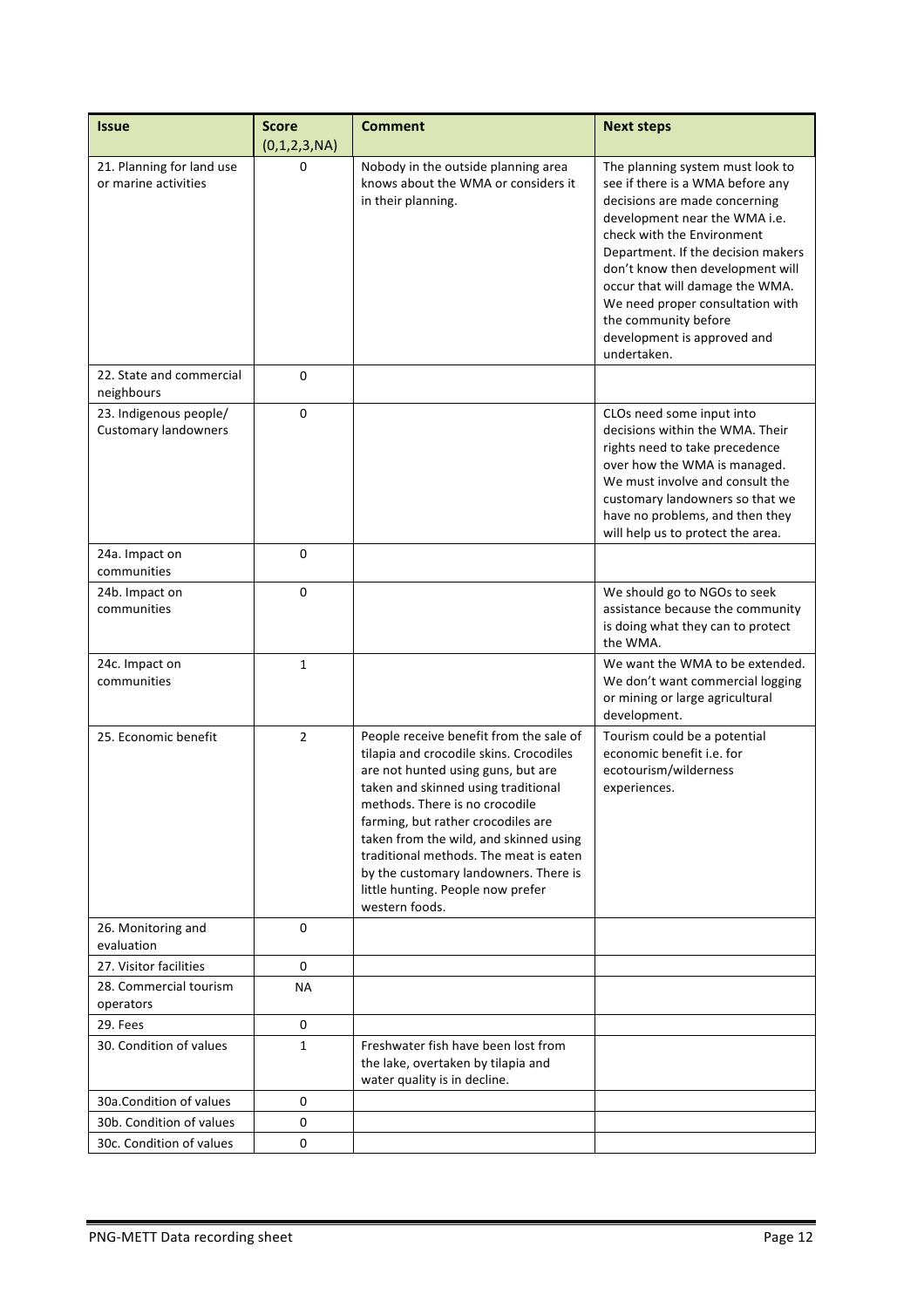### **Part 5: Condition and trends of protected area values**

### **Table 7. Values, condition and trend**

| <b>Key value</b><br>(from Table 2) | <b>Condition</b><br>Score<br>(VG, G, F, P,<br>DK) | <b>Trend</b><br>Score,<br>(I, S, D,<br>DK) | Information source and justification for Assessment and<br><b>HOW the condition can be IMPROVED</b>                                                                                                                                                                                                                                                                                                                                                                                                                                                                                                                                                                                                                                                                                                                                                                                                                                                                                                                                                                                                                                                                                                                                                                                                                                                           |
|------------------------------------|---------------------------------------------------|--------------------------------------------|---------------------------------------------------------------------------------------------------------------------------------------------------------------------------------------------------------------------------------------------------------------------------------------------------------------------------------------------------------------------------------------------------------------------------------------------------------------------------------------------------------------------------------------------------------------------------------------------------------------------------------------------------------------------------------------------------------------------------------------------------------------------------------------------------------------------------------------------------------------------------------------------------------------------------------------------------------------------------------------------------------------------------------------------------------------------------------------------------------------------------------------------------------------------------------------------------------------------------------------------------------------------------------------------------------------------------------------------------------------|
| The lake                           | G                                                 | D                                          | The native fresh water fish have disappeared, replaced with super<br>tilapia; crocodiles remain and are hunted for their skins; the<br>vegetation surrounding the lake is in good condition. The amount of<br>water in the lake varies depending on rainfall. In 2015 a year of<br>prolonged drought caused the water level in the lake to become<br>dangerously low i.e. the customary landowners believed that the fish<br>and crocodiles could die and this would have impacted significantly on<br>their wellbeing and income. They believe this is due to a change in<br>climate and indicated that "the quality of the lake is not what it used<br>to be $-$ perhaps it is getting too warm. When rain comes it is usually<br>heavy and causes flooding and it overflows the lake and washes to the<br>sea and takes the plants and fish". The cranes that were once<br>abundant on the lake have disappeared and the forest leading from<br>the lake to the east coast is disappearing (although the community are<br>unsure why this is happening). The community do not want the tilapia<br>removed as it is an important source of food and income. They believe<br>that the rest of the world should better protect their environment and<br>address climate change and this would put less pressure on "us to<br>protect all of our land in PNG". |
| Potential for<br>tourism           | $\mathsf{F}$                                      | D                                          | Tourism is hard for us because facilities have to be provided. It also<br>depends on a good quality environment. "Our WMA has gone through<br>a lot of wear and tear".                                                                                                                                                                                                                                                                                                                                                                                                                                                                                                                                                                                                                                                                                                                                                                                                                                                                                                                                                                                                                                                                                                                                                                                        |
| Cultural/spiritual                 | VG                                                | S                                          | The spiritual and cultural sites remain. However, the people are losing<br>their traditional practices. Children go to school now and there is less<br>time to pass on traditional skills and knowledge. Some people are<br>leaving the community because the population is growing and there is<br>no room for them to survive here. No solutions were offered.                                                                                                                                                                                                                                                                                                                                                                                                                                                                                                                                                                                                                                                                                                                                                                                                                                                                                                                                                                                              |
| Tilapia                            | VG                                                | T                                          | Provide economic benefit. They have found a natural habitat and<br>reproduce at alarming rates. People from about 25 villages fish from<br>Monday to Saturday and the tilapia population is not decreasing<br>despite large numbers of fishers. We want the tilapia to remain, but<br>we need to sustainably manage the fish and better understand how it<br>reproduces and what threatens it. We don't want to over-harvest it<br>and have no tilapia left.                                                                                                                                                                                                                                                                                                                                                                                                                                                                                                                                                                                                                                                                                                                                                                                                                                                                                                  |

#### Table 8. Recommendations and ways forward

| 1.                                         | 2.                                   | 3.                                       |
|--------------------------------------------|--------------------------------------|------------------------------------------|
| The local people must own and manage       | Others (i.e. those from the          | Give us (i.e. the customary landowners)  |
| the environment. But the people also       | developed world) are telling us to   | the money and we will create the         |
| want money and will go to any length to    | protect our environment, but we      | incentives to encourage people to        |
| destroy the environment to get money.      | need to know the best way to do it.  | protect the WMA. We also need to         |
| We need to build in incentives to protect  | This is a global village and we need | consider conservation in the whole Milne |
| the environment, but at the same time      | to work together to save our         | Bay Province.                            |
| get a little money in return. Then it      | planet. This requires more           |                                          |
| becomes meaningful to them. "They          | technical knowledge and science      |                                          |
| protect it and then benefit from it". This | and capacity building at the         |                                          |
| must be backed by environmental            | provincial and local government      |                                          |
| education for the local community and      | levels and integrating this          |                                          |
| focusing on social recognition and         | knowledge with local knowledge       |                                          |
| valuation of local environmental/          | and traditional customs.             |                                          |
| biodiversity values.                       |                                      |                                          |

PNG-METT Data recording sheet **Page 13**